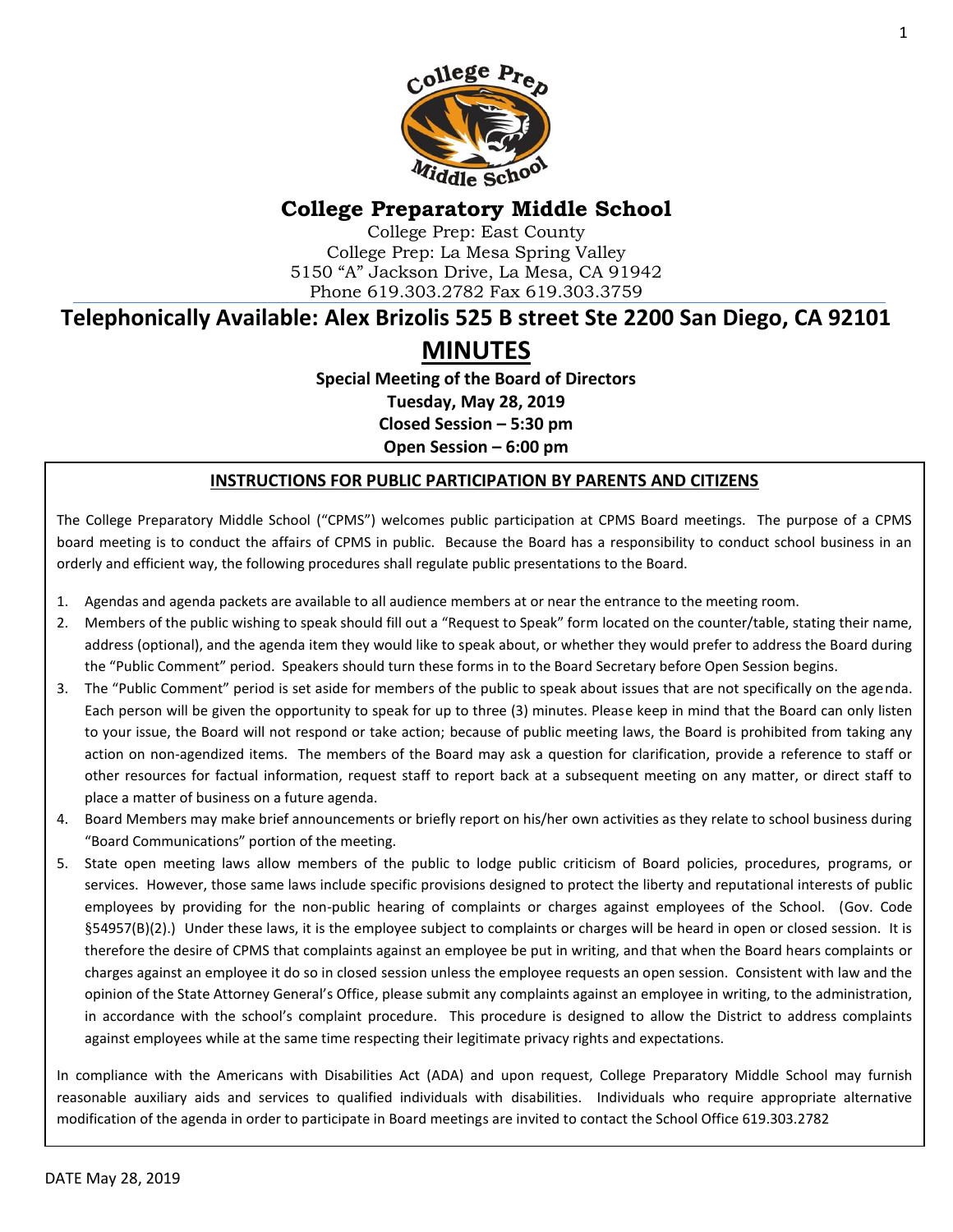## **I. PRELIMINARY**

#### **A. Call to Order**

The meeting was called to order by President Meitchik at 5:30 p.m.

## **B. Roll Call**

|                | Present | Absent | <b>Arrived Late</b> | Departed Early |
|----------------|---------|--------|---------------------|----------------|
| Corey Meitchik |         |        |                     |                |
| Alex Brizolis  | ↗       |        |                     |                |
| Lisa Dietrich  |         |        |                     |                |
| Kathy Kinsella |         |        |                     |                |
| Garth Hebbler  |         |        | X 5:40 p.m          |                |

# **II. CLOSED SESSION (College Prep Staff Lounge)**

## **III. RECONVENE TO OPEN SESSION (Estimated start time 6:00 pm)**

Depending upon completion of Closed Session items, the Board intends to convene in Open Session at 6:00 pm to conduct the remainder of the meeting, reserving the right to return to Closed Session at any time. Entered Open Session at 6:01 pm.

## **A. Pledge of Allegiance**

## **B. Report on Potential Action from Closed Session**

#### **C. Approval of Previous Minutes**

Motion by: Garth Hebbler Seconded by: Kathy Kinsella Vote:

|                | Yes/Aye | No/Nay | Abstain |
|----------------|---------|--------|---------|
| Corey Meitchik |         |        |         |
| Alex Brizolis  |         |        |         |
| Lisa Dietrich  |         |        |         |
| Kathy Kinsella |         |        |         |
| Garth Hebbler  |         |        |         |

## **D. Approval of Board Agenda**

Motion by: Lisa Dietrich Seconded by: Garth Hebbler Vote:

|                | Yes/Aye | No/Nay | Abstain |
|----------------|---------|--------|---------|
| Corey Meitchik |         |        |         |
| Alex Brizolis  |         |        |         |
| Lisa Dietrich  |         |        |         |
| Kathy Kinsella |         |        |         |
| Garth Hebbler  |         |        |         |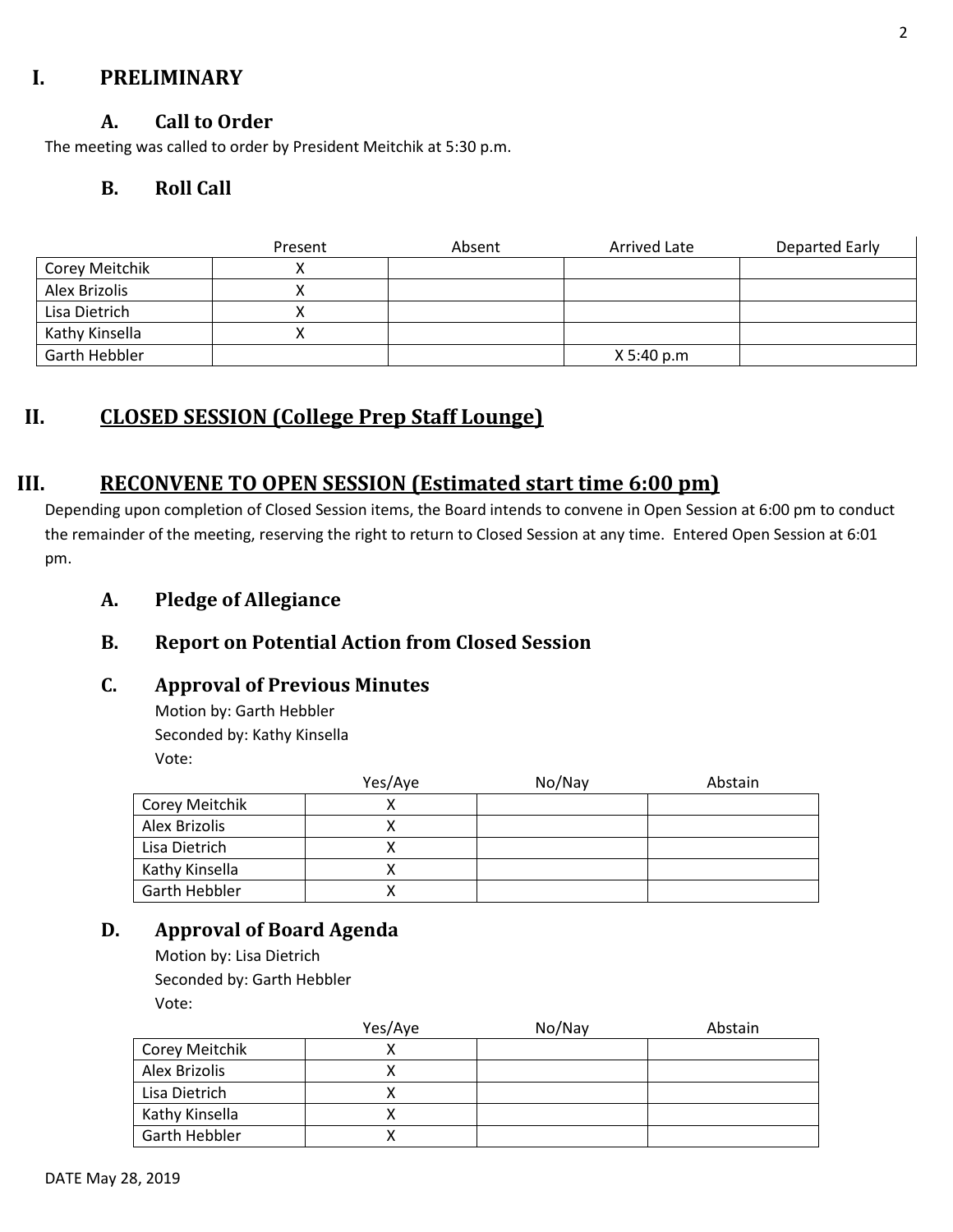## **IV. COMMUNICATIONS**

#### **A. Public Comment Period**

Public comment on items not listed on the Agenda. Maximum time three (3) minutes.

#### **B. Board Communications/ Announcements**

Governing Board members make brief announcements or briefly report on his/her own activities as they may relate to school business.

#### **C. Staff Reports**

1. Director's Report: Director will provide announcements and general report

## **V. INFORMATIONAL/ACTION ITEMS**

- **A. GENERAL FUNCTIONS – No items at this time**
- **B. PUPIL SERVICES- No items at this time**
- **C. PERSONNEL SERVICES- No items at this time**
- **D. FINANCIAL AND BUSINESS**
	- *1. Informational: Budget Update Presentation, 2019 - 2020 by Jim Weber, Charter Impact*
	- *2. Informational: LCAP draft review*
	- *3. Consider and possible action to Approve Updated Employee Handbook* Motion by: Garth Hebbler Seconded by: Lisa Dietrich Vote:

|                | Yes/Aye | No/Nay | Abstain |
|----------------|---------|--------|---------|
| Corey Meitchik |         |        |         |
| Alex Brizolis  |         |        |         |
| Lisa Dietrich  |         |        |         |
| Kathy Kinsella |         |        |         |
| Garth Hebbler  |         |        |         |

*4. Consider and possible action to Approve Non Public Agency Master Contract with Specialized Therapy Services for 2019 - 2020*

Motion by: Corey Meitchik Seconded by: Kathy Kinsella Vote:

|                      | Yes/Aye | No/Nay | Abstain |
|----------------------|---------|--------|---------|
| Corey Meitchik       |         |        |         |
| Alex Brizolis        |         |        |         |
| Lisa Dietrich        |         |        |         |
| Kathy Kinsella       |         |        |         |
| <b>Garth Hebbler</b> |         |        |         |